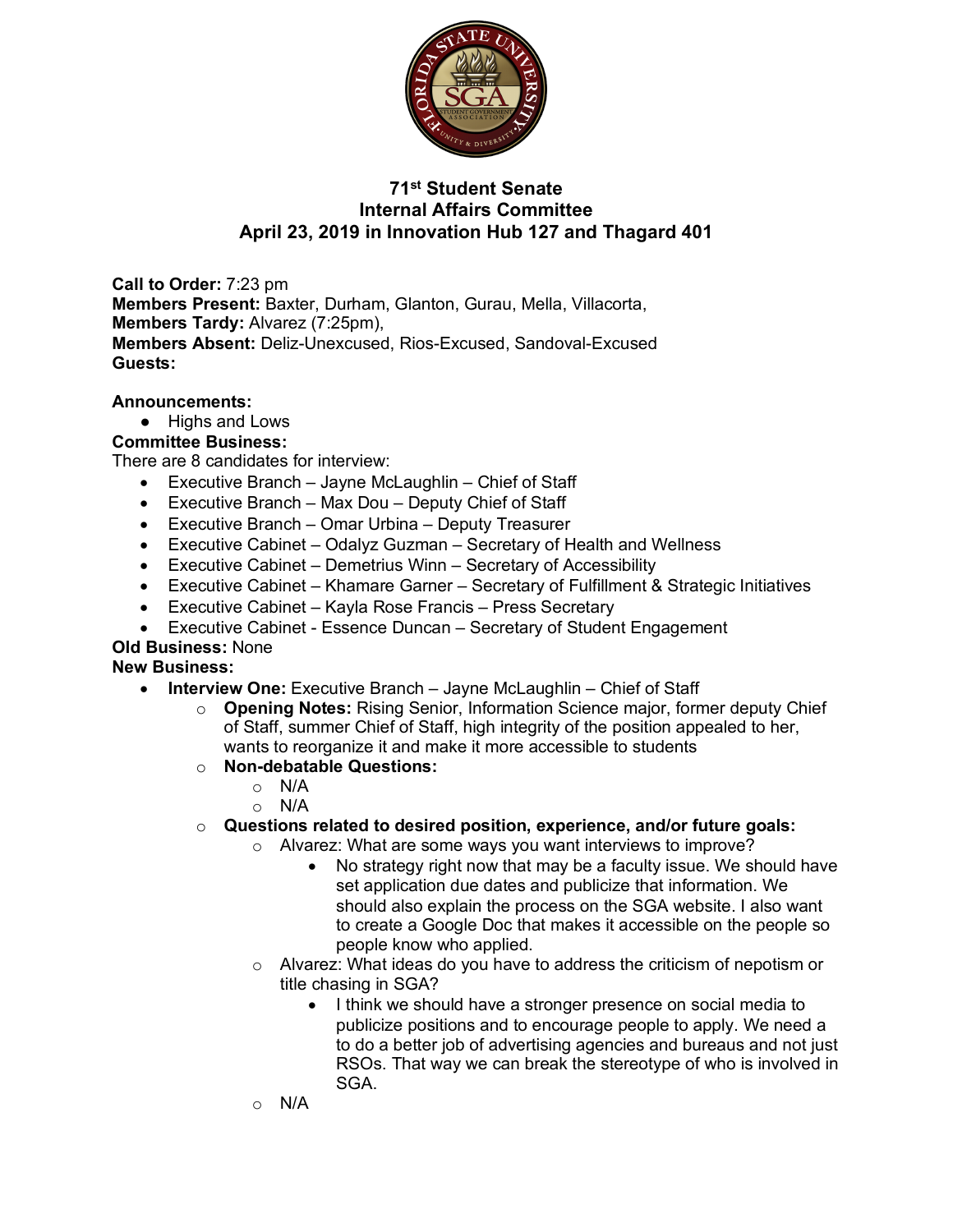

- $\circ$  N/A
- o N/A
- o **Questions of Character:**
	- o Glanton: How do you handle confrontation?
		- One of my weaknesses that I sometimes struggle with taking criticism, but I am improving this area of my character. SGA requires you to work with others so I have learned in my roles how to move forward in a positive way.
	- o Alvarez: What have you learned in the past year?
		- I have really improved my public speaking and interviewing skills. I have learned about people from looking at their resumes and application. I have learned how to have confidence and how to deal with confrontation.
	- $\circ$  N/A
- o **Other Questions:** None
- o **Closing Notes:** Thank you
- o **Deliberations:**
	- o Roundtable
		- Call to Question Baxter , Second Mella
- o **Voting Results**

**Yay: (4)** Baxter, Glanton, Gurau, Mella **Nay: (2)** Alvarez, Villacorta **ABS: (0)**

- **Interview Two:** Executive Branch Max Dou Deputy Chief of Staff
	- o **Opening Notes:** From Miami, rising senior, International Affairs major, GGK
	- o **Non-debatable Questions:**
		- o Villacorta: Which position did you apply for?
			- Deputy Chief of Staff
		- o N/A

#### o **Questions related to desired position, experience, and/or future goals:**

- o Alvarez: What ways will you ensure that nepotism is not a factor in staffing?
	- In GGK, there are a lot of people that apply but I must be objective. Any time I look at positions it is merit based and not personal.
- o Mella: What inspired you to apply for the Deputy Chief of Staff?
	- The executive branch believed in me and I believe that I can do it well
- o Baxter: What does this role mean to you?
	- I want to serve FSU through this role making sure the platform points are completed and making sure the people in that role are qualified to get it done.
- o Villacorta: What were your roles on campus?
	- GGK, finance roles in Unite Party, I have learned how SGA worked. I did not enjoy being a senator but I enjoy staffing. I know the struggle of agencies and smaller RSOs.
- o Glanton: Why deputy of chief of staff and not deputy treasurer?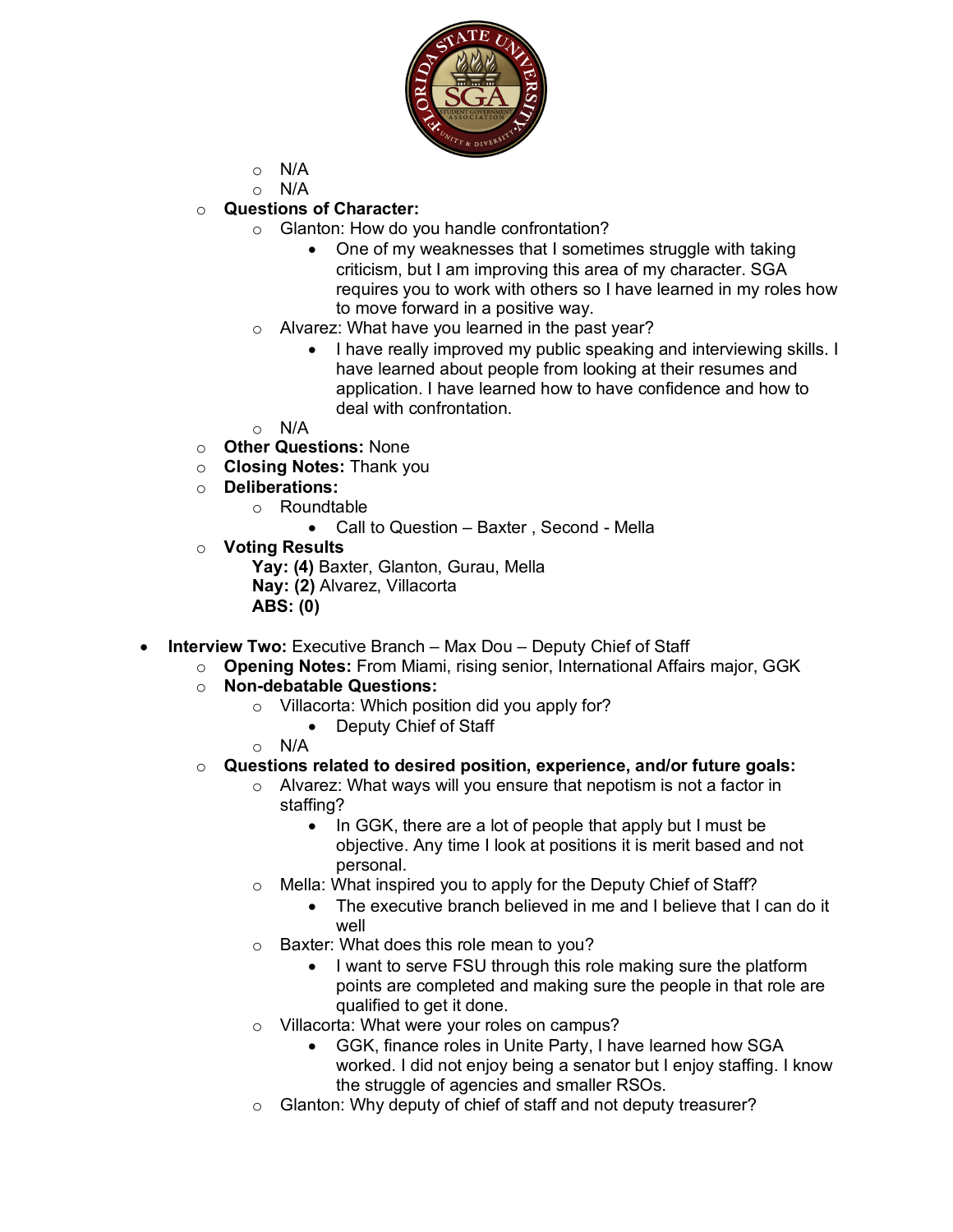

- I have worked with finance but I have also worked with people. The executive branch believed in me and I believe my experience working with people in other roles on campus.
- o **Questions of Character:**
	- o Glanton: How do you handle confrontation?
		- I am direct. I believe through conversation addressing the problem, the feelings about the problem and how to avoid having the problem again. I am not afraid of it, I know how to deal with it.
	- $\circ$  N/A
	- o N/A
- o **Other Questions:** None
- o **Closing Notes:** I believe in servant leadership and I want to impact people.
- o **Deliberations:**
	- o Roundtable
		- Call to Question Baxter, Second Alvarez
- o **Voting Results**

**Yay: (3)** Baxter, Glanton, Mella **Nay: (2)** Alvarez, Villacorta **ABS: (0)** 

- **Interview Three:** Executive Branch Omar Urbina Deputy Treasurer
	- o **Opening Notes:** Rising Senior, from Tampa, come from a family of two immigrants, parents taught to take opportunities, started a shoe business in high school, Beta Theta Pi brother, campaign treasurer for local election, e-board in the IFC, Finance major
	- o **Non-debatable Questions:**
		- o Alvarez: Are you financially certified?
			- I took the test last night but I think I passed
		- $\circ$  N/A
	- o **Questions related to desired position, experience, and/or future goals:**
		- o Alvarez: What are some ideas you have that newer RSOs have access to funding?
			- I want to instill a budgeting excel sheet so the RSOs know how to get funding. I also want to open up direct conversation between me and RSOs to assist them.
		- $\circ$  Alvarez: How do you plan to work with the agencies and bureaus to make sure they spend their money wisely and benefiting the student body?
			- I think that is something to look at individually. I believe that my leadership style is learning how to understand what they need and helping them obtain it.
		- o Baxter: What are some goals you have to fund newer RSOs?
			- I want to look at how RSOs are being funding year to year and address and discrepencies.
		- o Mella: Why are you the most qualified for this position?
			- I think my experience with the campaign funds for the city commissioner elections have prepared me for this postion.
		- o Villacorta: What experience have you had on campus funding?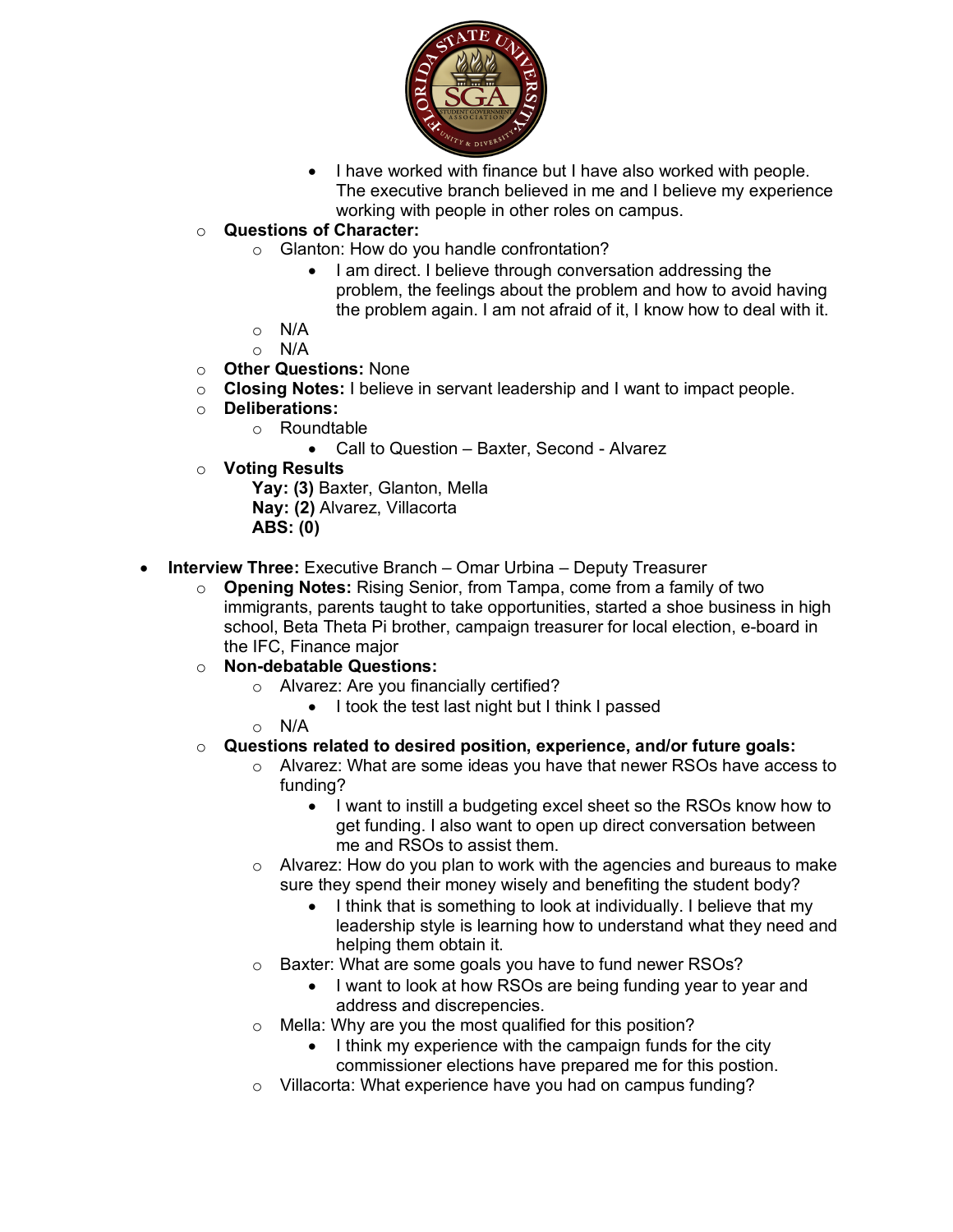

• I read the statutes and financial manual and I am familiar with PAC and RTAC

# o **Questions of Character:**

- o Alvarez: What legacy do you want to leave here on campus?
	- I want students to know that they can give back to their community.
- o N/A
- o N/A

## o **Other Questions:** None

- o **Closing Notes:** I want to serve as best as I can, I am a hands on leader and I will bring that into this role.
- o **Deliberations:**
	- o Roundtable
		- Call to Question Baxter , Second Alvarez
- o **Voting Results**

Yay: (3) Baxter, Glanton, Gurau **Nay: (2)** Alvarez, Villacorta **ABS: (1)** Mella

- **Interview Four:** Executive Cabinet Odalyz Guzman Secretary of Health and **Wellness** 
	- o **Opening Notes: Former AD HSLU, wants to serve the student body as a whole, wants to address mental health on campus**
	- o **Non-debatable Questions:**
		- o Villacorta: What other positions have you had in SGA?
			- Programming board for HLSU and AD HSLU
		- o Baxter: Are you in communication with any health and wellness entities on campus?
			- Yes
	- o **Questions related to desired position, experience, and/or future goals:**
		- o Alvarez: How will you address alcoholism on campus?
			- I think we should have overlapping programming. I think we should have Market Wednesday after dark to encourage students to stay on campus instead of going out to drink. I also want to work with CHAW.
			- o Mella: What inspired you to prepare for this position?
				- Applied for deputy chief of staff but when offered the secretary position and I was interested and happy to take it.
			- o Villacorta: How do you plan to address the struggles of lower income students and health and wellness
				- Well most of the programs and services are free but that may be a conversation to have with the Student Body Treasurer to see how we can support these students.
			- o Baxter: What are your concrete goals to address inclusion?
				- I think we need to work with the university's counseling center and encourage cultural competency in advisors.
			- o Alvarez: How do you see your position epanding the cservices of the counseling center?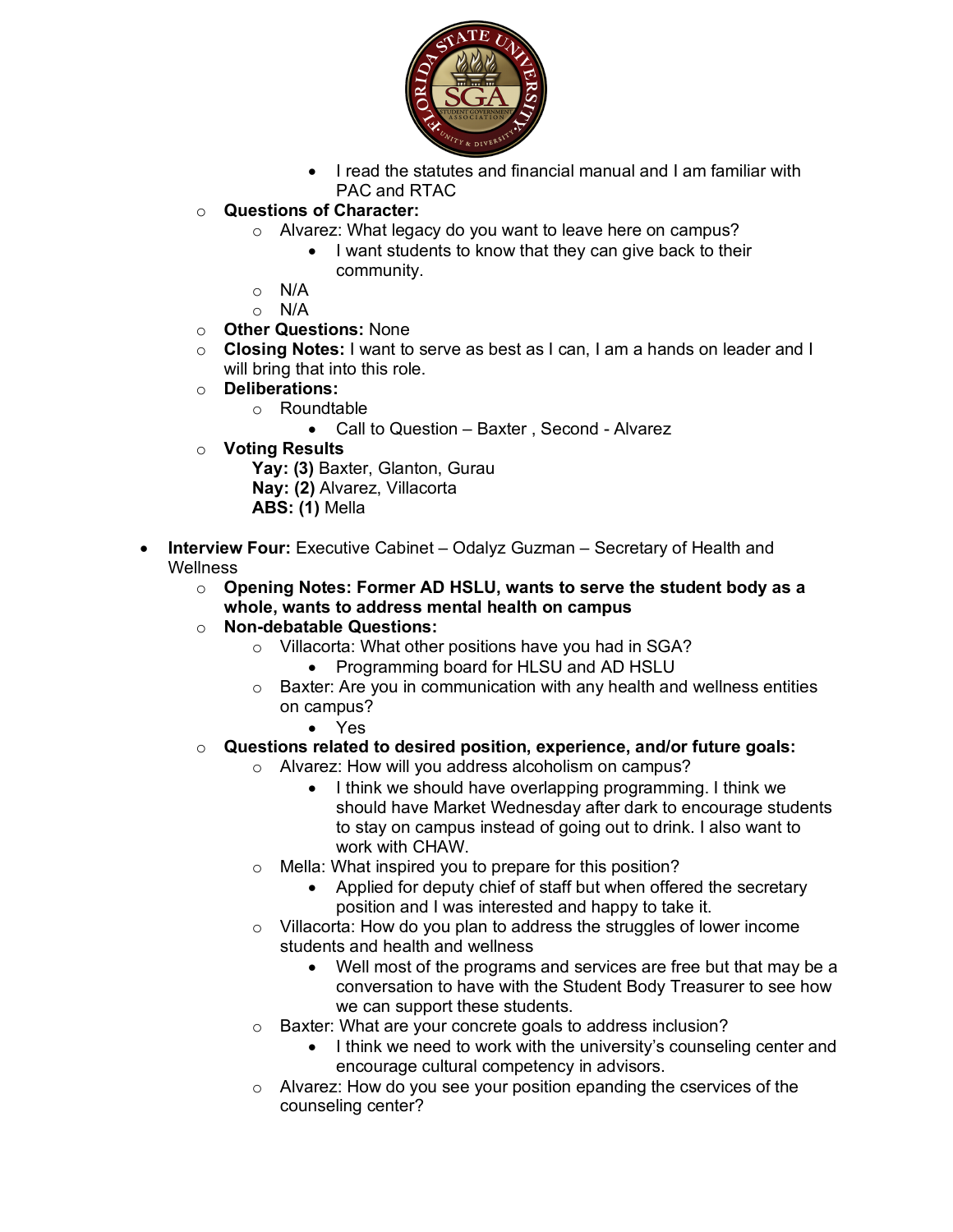

- We want to partner UCC and agencies to have group therapy that aligns with identities. I also want to expand the hours of the UCC from  $8-4$  to  $8-5$ .
- o **Questions of Character:**
	- o N/A
	- o N/A
	- $\circ$  N/A
- o **Other Questions:** None
- o **Closing Notes:** Thank you and if given the position I encourage your feedback
- o **Deliberations:**
	- o Roundtable
		- Call to Question Baxter , Second Villacorta
- o **Voting Results**

**Yay: (4)** Baxter, Glanton, Mella, Villacorta **Nay: (0) ABS: (1)** Alvarez

• **Interview Five:** Executive Cabinet – Demetrius Winn – Secretary of Accessibility

- o **Opening Notes:** Junior, Editing, Writing, and Media, Pride director, passionate about Trans rights, wants to advocate for accessibility
- o **Non-debatable Questions:**
	- o Villacorta: What positions have you held in SGA?
		- FLI, Peace Center, Director of Pride Student Union
	- $\circ$  N/A
- o **Questions related to desired position, experience, and/or future goals:**
	- o Alvarez: How do you plan to overcome the separation of SGA and University regarding ADA?
		- I have personally used a lot of the resources on the campus, I think student voice will be critical. I hope through my position I can unify student voice to advocate for accessibility.
	- o Mella: What inspired you to apply for this position?
		- I have been involved in activism and as a student with disabilities I want to improve the experience of students with disabilities
	- o Alvarez: How will you differentiate from this position to the Secretary of Health and Wellness?
		- I think it's a matter of access to information so I hope in this role I can direct students to resources
	- o Villacorta: How do you want to change the stigma around mental disabilities and attendance?
		- I think that there needs to be a conversation with the university to have a policy that respects student's mental health.

 $\circ$  N/A

- o **Questions of Character:**
	- $\circ$  Baxter: Can you talk about your experience as a student with disabilities?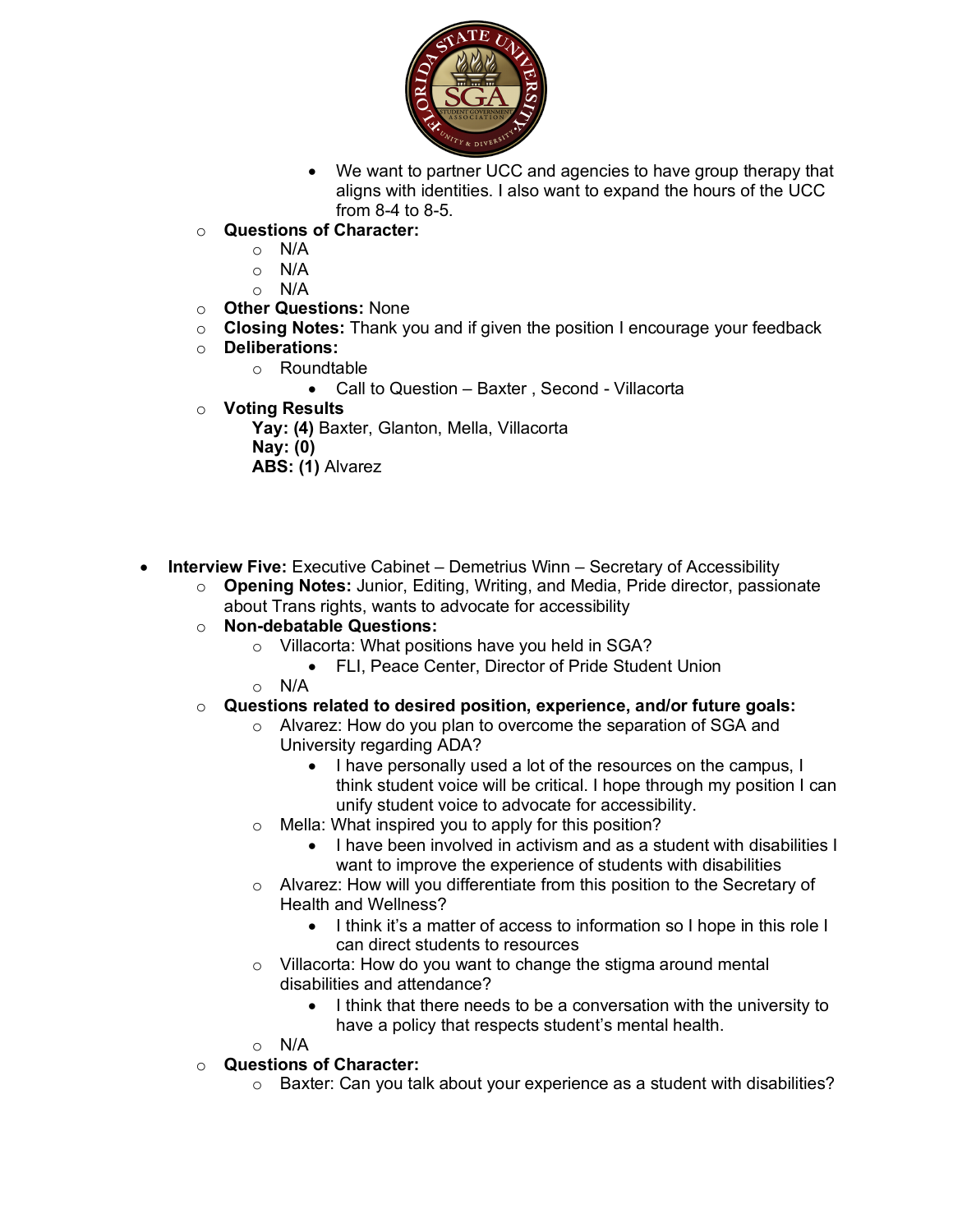

- It has made me feel othered. I feel like I have not had the opportunity to have a space to voice my concerns so I want to facilitate a space that students feel like they can live all of their identities at once.
- Alvarez: How do you handle confrontation?
	- I was an RA and it has taught me how to mediate and sit down and talk about the conflict, rationally without jumping to conclusions.
- $\circ$  N/A
- o **Other Questions:** None
- o **Closing Notes:** Thank you
- o **Deliberations:**
	- o Roundtable
		- Call to Question Baxter, Second Villacorta
- o **Voting Results**

**Yay: (5)** Alvarez, Baxter, Glanton, Mella, Villacorta **Nay: (0)** 

- **ABS: (0)**
- **Interview Six:** Executive Cabinet Khamare Garner Secretary of Fulfillment & Strategic Initiatives
	- o **Opening Notes:** Music and Political Science, Marching Chief, Junior, FSU legacy, found family in FSU
	- o **Non-debatable Questions:**
		- o Alvarez: Have you been involved in SGA?
			- No
		- $\circ$  N/A
	- o **Questions related to desired position, experience, and/or future goals:**
		- o Baxter: What does this role mean to you?
			- I think it is the most important. I am going to be helping the Executive branch achieve its platform points. I will keep a tracker and promote transparency.
		- o Alvarez: How will you differentiate this position from this Attorney General?
			- I have the ability to work directly with the rest of the cabinet and I would like to work with the College Leadership Councils. I can work with all three branches which is important.
		- o Villacorta: What expectations do you have for this position in SGA?
			- I think this position has the potential to be the man in the middle and encourage transparency and checks and balances.
		- o Alvarez: How will the executive branch check and balance the legislative branch?
			- The platform was well received by the student body so I think it isn't about individuals but about improvement.
		- o Villacorta: What are some goals you have?
			- The platform tracker to really improve transparency in SGA.
	- o **Questions of Character:**
		- o Glanton: How do you handle confrontation?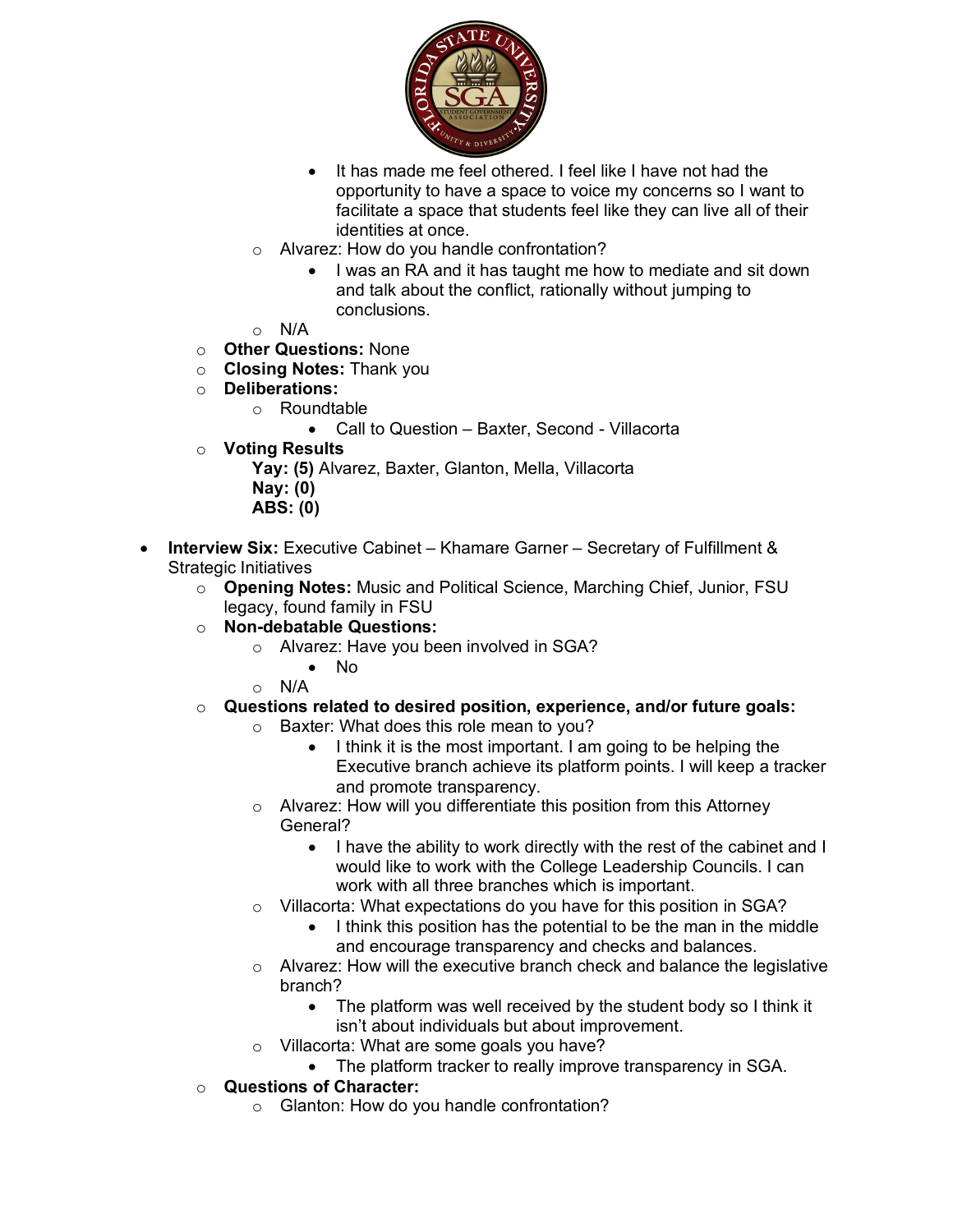

- I tend to be level headed and a passivist. I have tried different tactics to diffuse situations. I found that people are open to conversation.
- o Glanton: What is the biggest challenge you anticipate?
	- I want to give an overarching message so I think I will just have to really work to collaborate with others.
- o N/A
- o **Other Questions:** None
- o **Closing Notes:**
- o **Deliberations:**
	- o Roundtable
		- Call to Question Baxter, Second Alvarez
- o **Voting Results**
	- Yay: (4) Alvarez, Baxter, Glanton, Villacorta **Nay: (0) ABS: (1)** Mella
- **Interview Seven:** Executive Cabinet Kayla Francis Press Secretary
	- o **Opening Notes:** Sophomore, Political Science, from South Florida, passion for PR and media communication
	- o **Non-debatable Questions:**
		- o Villacorta: Do you have SGA experience?
			- Deputy PR for Amplify movement, CSA, Orientation leader, BSU (community service)
		- $\circ$  N/A
	- o **Questions related to desired position, experience, and/or future goals:**
		- o Alvarez: What are some long-term goals you have to have consistency?
			- I want to continue the newsletter, there has not been one since 2014, it is not an excuse to say that no one looks at it because it hurts our credibility concerning transparency. Monthly newsletter, Voices of FSU initiative (like People of New York) once a week
		- o Baxter: How will you time manage this position?
			- I would want to create a team to play to people's strengths like graphics and videography so we can put out the best content.
		- o Mella: What inspired you to apply for this position?
			- The Executive branch are very close friends of mine and I have seen their passion for this campus. I have been pushed out of my comfort zone and I really feed off their energy.
		- o Villacorta: Do you have any plans to address the general apathy the student body has for SGA?
			- I think that stems from a lack of awareness on our representation. I hope to use social media to really highlight student leaders so people know that the positions are available. I think we can really use our social media platforms to break down the barriers around SGA.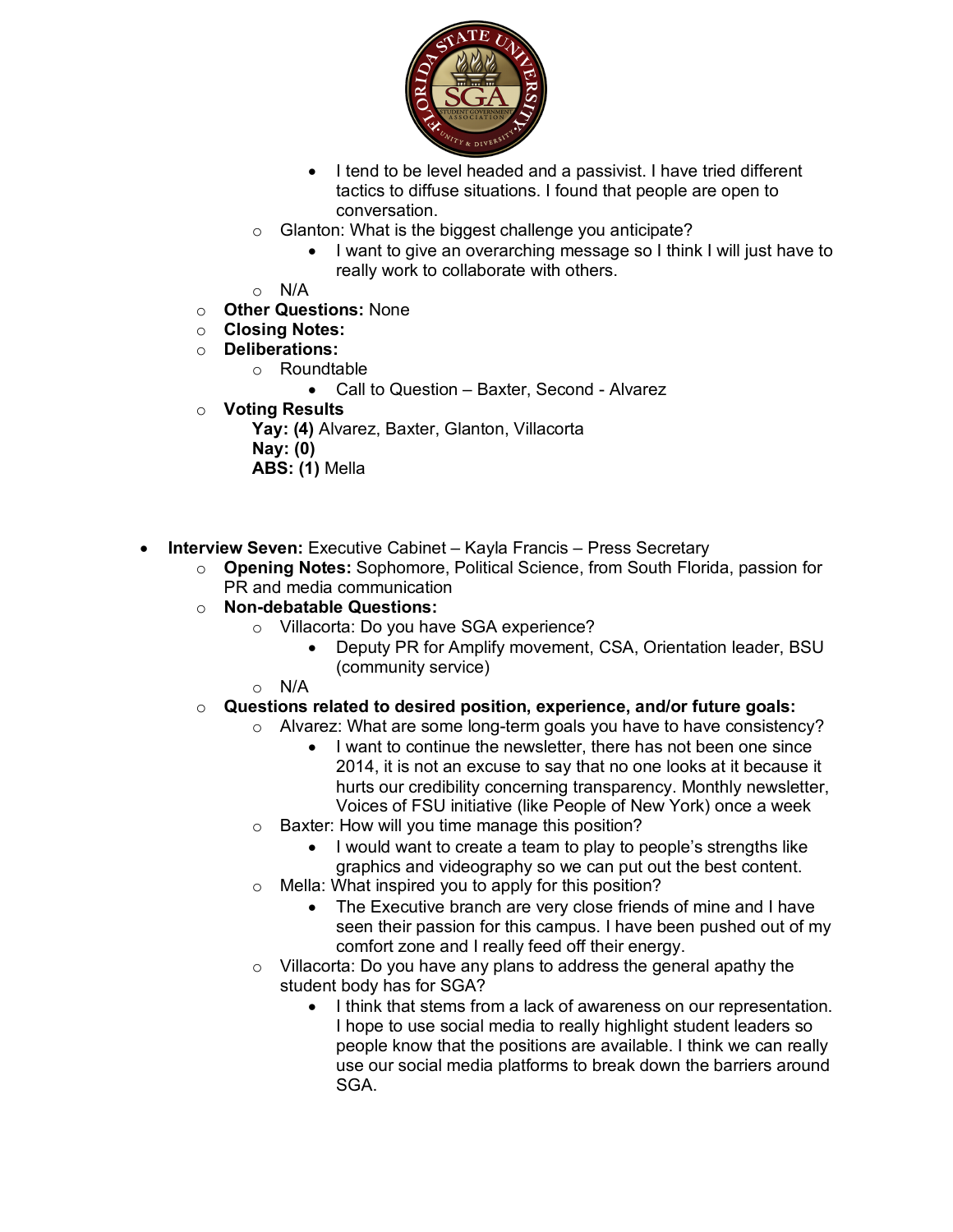

- o Alvarez: How will you communicate with the student body about SGA as a whole?
	- I think that my own identities will help me in this role by using my intersectionality. I am involved with a lot of entities on campus. I also am really interested in the student experience and I hope I can best serve them and point them in the right direction.

### o **Questions of Character:**

- o Glanton: How do you handle confrontation?
	- Conflict style is collaborative and I am very direct and respectful.
- o Glanton: What is your biggest weakness and how will this position turn it into a strength?
	- Biggest weakness is underestimating my abilities and having the lack of confidence
- $\circ$  N/A
- o **Other Questions:** None
- o **Closing Notes:** Thank you and what would you want to see?
- o **Deliberations:**
	- o Roundtable
		- Call to Question Baxter, Second Alvarez
- o **Voting Results**

**Yay: (4)** Alvarez, Baxter, Mella, Villacorta **Nay: (0) ABS: (1)** Glanton

- **Interview Eight:** Executive Cabinet Essence Duncan Secretary of Student Engagement
	- o **Opening Notes:** Junior, Psychology, first time being involved with SGA
	- o **Non-debatable Questions:**
		- o Villacorta: What involvement have you had on campus?
			- BSU, RA, Orientation leader, Care Ambassador, VP and Pres of W.E.B. DuBois Honor society
		- o Alvarez: Are you involved in the ROTC?
			- No
	- o **Questions related to desired position, experience, and/or future goals:**
		- o Alvarez: What 3 goals do you want to see implemented this coming year?
			- Nole60- first 60 days and last 60 days for student engagement and increase student activity increasing freshman engagement
			- o Alvarez: What programs do you have for freshman engagement?
				- An all agency week which each agency can have a fair or event per day. And then have a relay at the end of the week.
			- o Villacorta: How would address elitism in SGA?
				- We need to humanize SGA and make people realize that these are just students so maybe having blooper reels and being hands on in my roles to talk to students individually.
			- o Villacorta: How would you change the attitude within the cabinet?
				- I am personally hands on and pushing for attendance at engagement events in casual attire and talk about their experience in SGA.